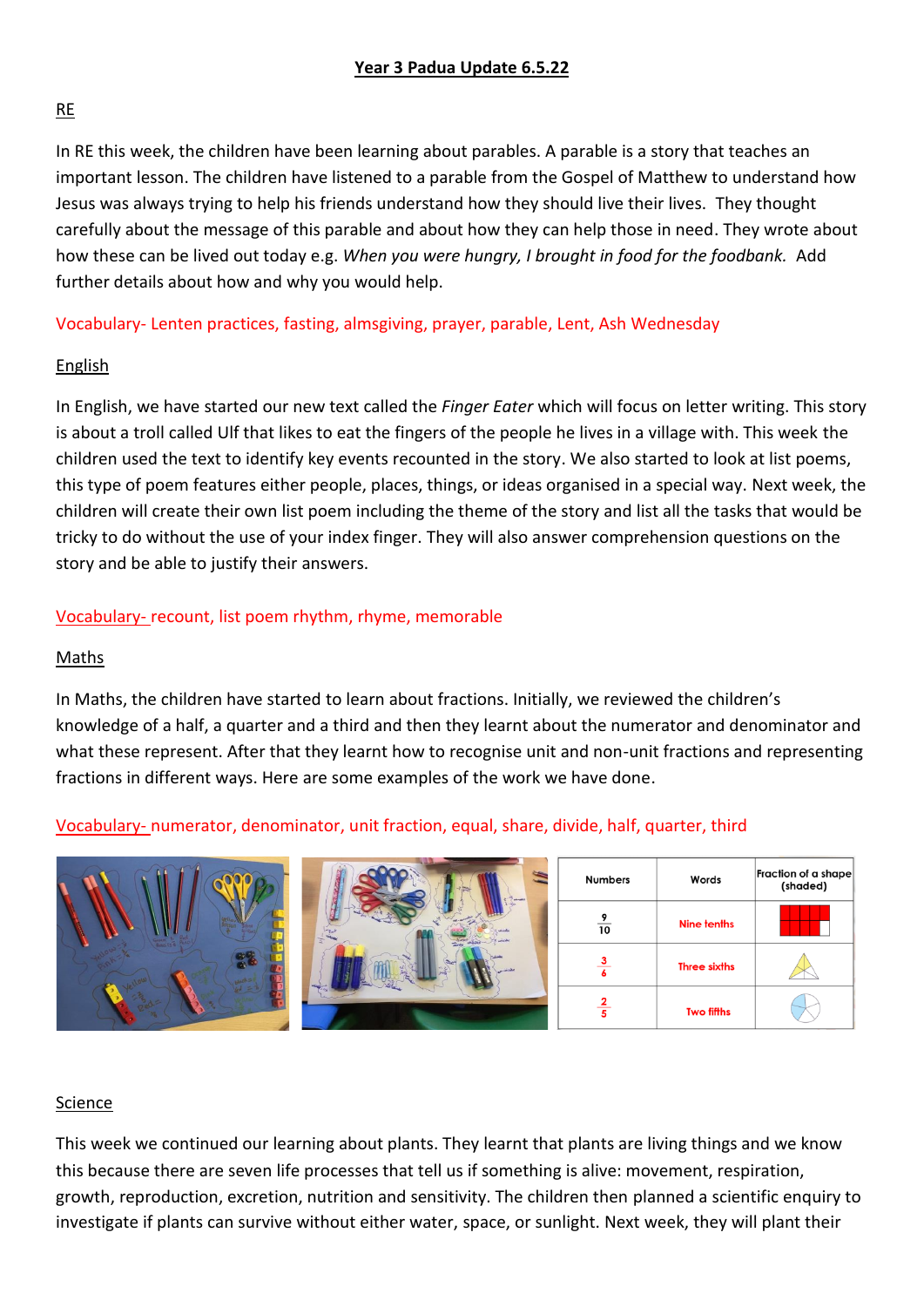own sunflower seeds which will be used to help them further their learning about the life cycle of a plant and what a plant needs to grow.

Vocabulary- Plant, flower, seed, pollination, function, stem, leaves, soil, nutrients, growth, life cycle

## **Homework**

This week's homework is a mask task. Please see Teams for further information and complete the homework in your child's maths homework book, there is no need to print off the sheet.

### **Messages**

- Please ensure that children make their meal choices using the School Grid in advance. There are children coming into school not having made a meal choice.
- Please ensure ALL equipment is in school, please refer to the handout provided at the beginning of Year 3 to see what your child needs.
- Please ensure that your child has a pair of light grey jogging bottoms for outdoor games in their PE kit. Please label these with your child's name.
- Your child can bring in some 'spares' clothing which can be worn at lunchtime when playing sports outside, so that their uniform doesn't get dirty, e.g. a pair of tracksuit bottoms and a jumper. These can be sent into school in a labelled plastic bag.
- A reminder that **no earrings** should be worn in school and long hair needs to be tied up.
- Reading books and your child's homework diary should be in their bag every day.

Thank you,

Have a great weekend,

Corinne